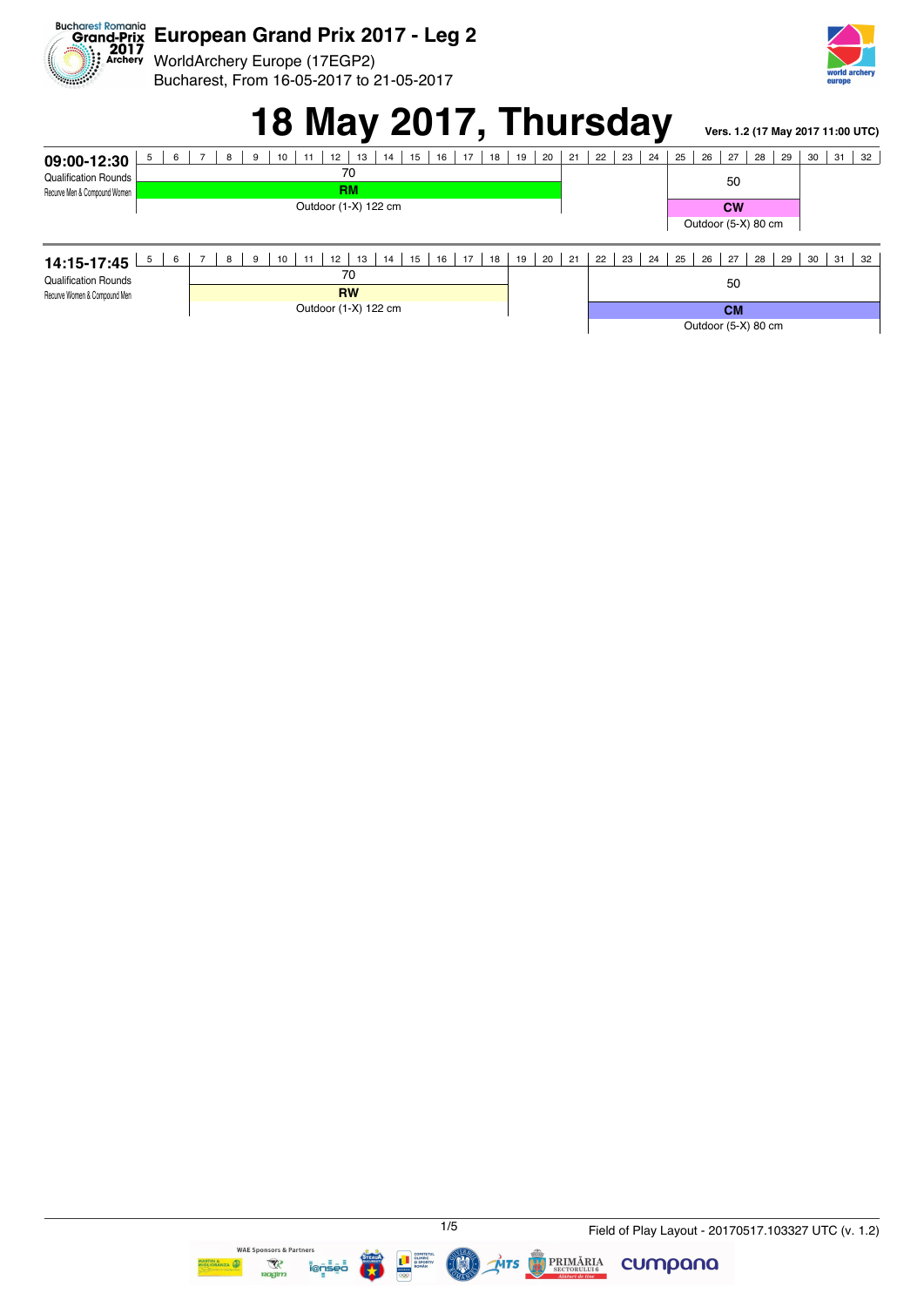

WorldArchery Europe (17EGP2) Bucharest, From 16-05-2017 to 21-05-2017

WAF SI

nnsors & Partner

ien

 $\overline{\mathcal{R}}$ 





cumpana

**PRIMĂRIA** 

 $MTS$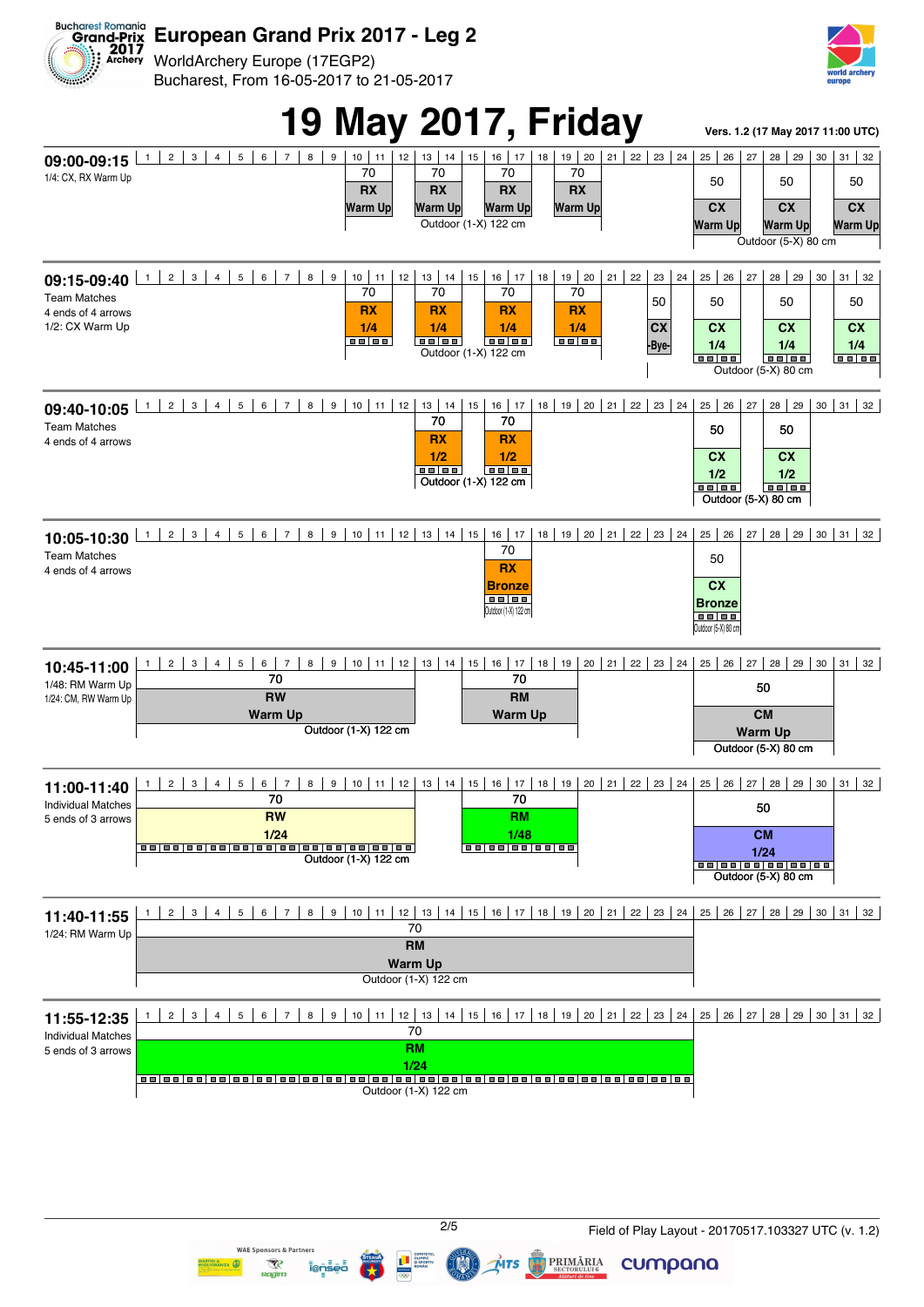

WorldArchery Europe (17EGP2) Bucharest, From 16-05-2017 to 21-05-2017



### **19 May 2017, Friday (Continue) Vers. 1.2 (17 May 2017 11:00 UTC)**

cumpana

 $MTS$ 

PRIMĂRIA

WAF S

nsors & Part

 $\overline{\mathcal{R}}$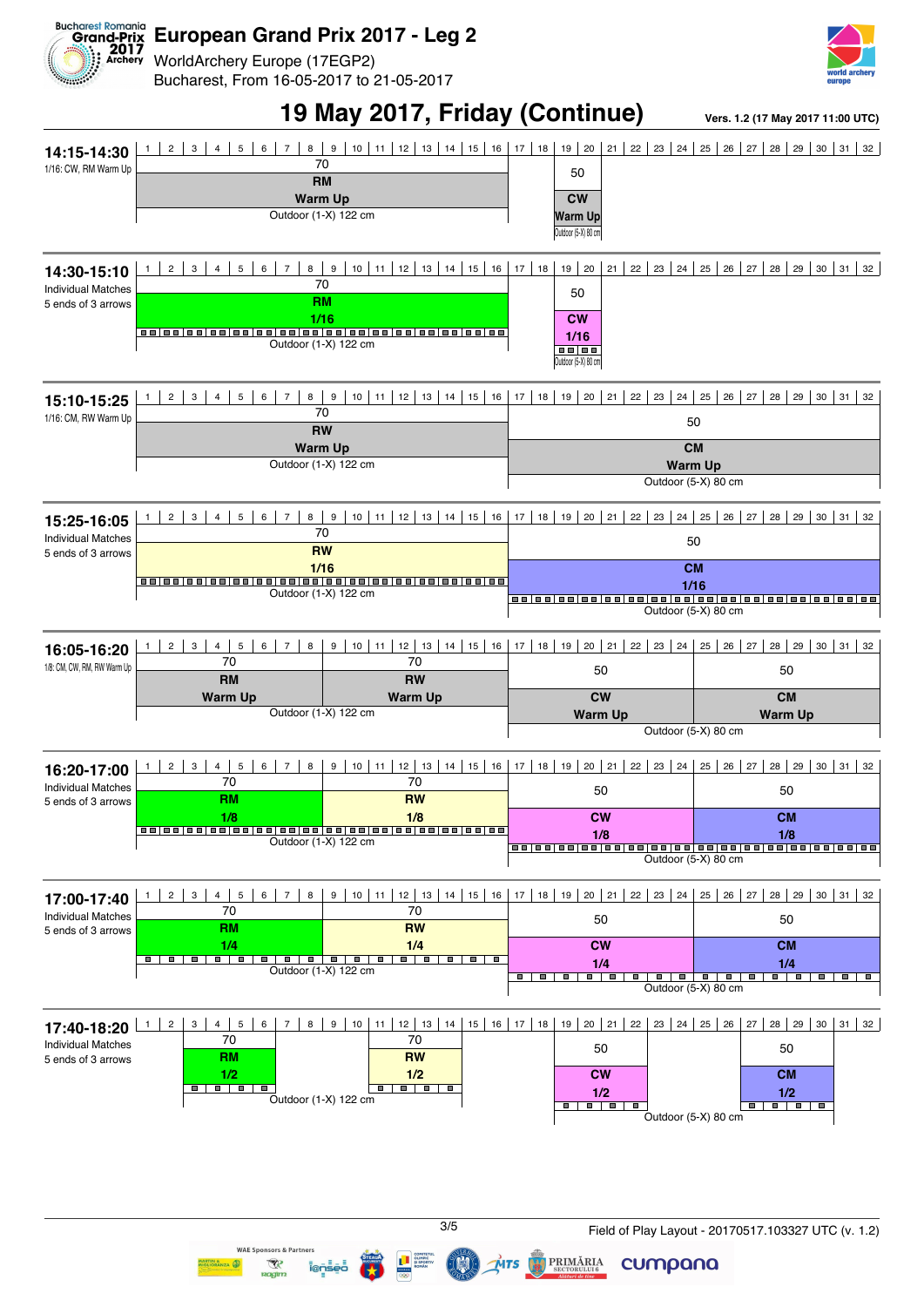

WorldArchery Europe (17EGP2) Bucharest, From 16-05-2017 to 21-05-2017



### 20 May 2017, Saturday **Vers. 1.2 (17 May 2017 11:00 UTC)**

**09:30-09:45** 1/8: RM Warm Up 1 2 3 4 5 6 7 8 9 10 11 12 13 14 15 16 17 18 9 20 21 22 23 24 25 26 27 28 29 30 31 32 70 **RM Warm Up** 70 **RM Warm Up** Outdoor (1-X) 122 cm **09:45-10:15** Team Matches 4 ends of 6 arrows 1/4: RM, RW Warm Up 1 2 3 4 5 6 7 8 9 10 11 12 3 4 15 6 7 8 9 10 11 2 70 **RM 1/8** 70 **RM 1/8** 70 **RM -Bye-**70 **RM -Bye-**70 **RW Warm Up** 70 **RW Warm Up** 70 **RW Warm Up** 70 **RM -Bye-**Outdoor (1-X) 122 cm **10:15-10:45** Team Matches 4 ends of 6 arrows 1/2: CM, CW, RW Warm Un 1 2 3 4 5 6 7 8 9 10 11 2 3 4 5 6 7 8 9 10 11 2 3 4 5 6 7 8 9 20 14 15 16 17 18 19 19 10 11 20 21 22 23 24 25 26 27 28 27 28 29 30 31 32 70 **RM 1/4** 70 **RM 1/4** 70 **RM 1/4** 70 **RM 1/4** 70 **RW 1/4** 70 **RW 1/4** 70 **RW 1/4** 70 **RW -Bye-**50 **CW Warm Up** 50 **CM Warm Up** 50 **CM** <u>of the sum of the sum of the sum of the sum of the sum of the sum of the sum of the sum of the sum of the sum of the sum of the sum of the sum of the sum of the sum of the sum of the sum of the sum of the sum of the sum o</u> **10:45-11:15** Team Matches 4 ends of 6 arrows 4 5 6 7 8 9 10 11 2 3 4 5 6 7 8 9 30 31 32 70 **RM 1/2** 70 **RM 1/2** 70 **RW 1/2**  $\overline{70}$ **RW 1/2** 50 **CW 1/2** 50 **CM 1/2** 50 **CM 1/2**  $\overline{O}$ utdoor (1-X) 122 cm Outdoor (5-X) 80 cm **11:15-11:45** Team Matches 4 ends of 6 arrows 7 8 9 10 11 12 13 14 15 16 17 18 19 20 21 22 23 24 25 26 27 28 29 30 31 32 70 **RM Bronze** 70 **RW Bronze** 50 **CM Bronze** Outdoor (1-X) 122 cm Outdoor (5-X) 80 cr



iens

WAE Sponsors & Partners

 $\overline{\mathcal{R}}$ 

**PRIMĂRIA** 

 $\vec{M}$